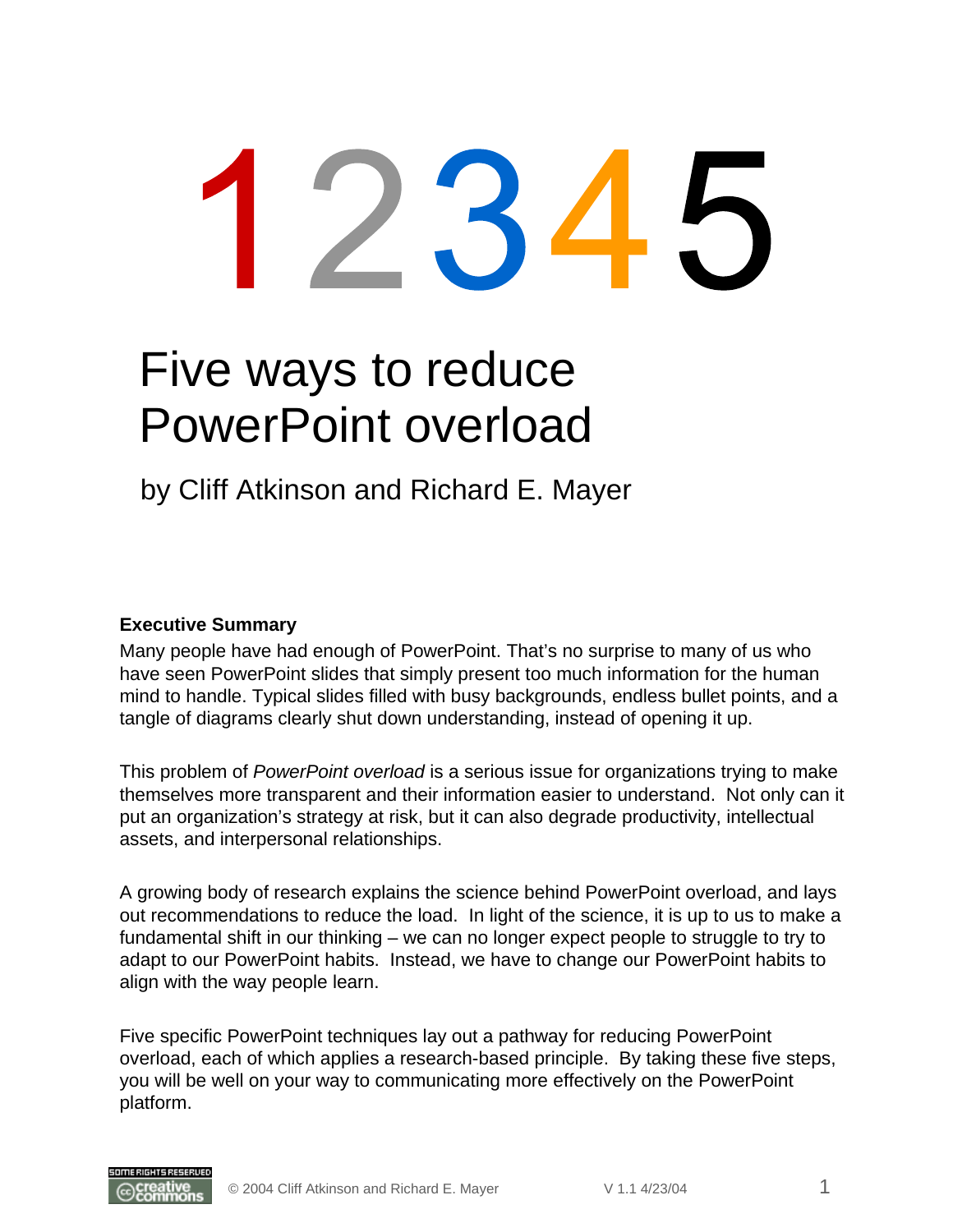### PowerPoint overload is a common problem in many organizations



#### **Unconventional Wisdom**

It may be surprising that PowerPoint has been so widely adopted in a short 17 years, but it is even more surprising that there is little research that informs its use. This research vacuum has been filled by conventional wisdom – commonly accepted beliefs that guide behavior.

For example, it is conventional wisdom to put no more than six lines of text on a PowerPoint slide, six words per line. But that convention is no longer wise in the light of research that shows that even that amount of text on a slide can be a recipe for information overload.

The same holds true for a number of other PowerPoint conventions, including using Titles and shrinking text and visuals to make them fit on a slide. Many of these techniques can result in *PowerPoint overload* – a condition in which the mind shuts down because it is overwhelmed.

Although we can all relate to the problem and tell our own personal stories about it, the problem of PowerPoint overload is actually a very big problem with equally big implications for organizations.

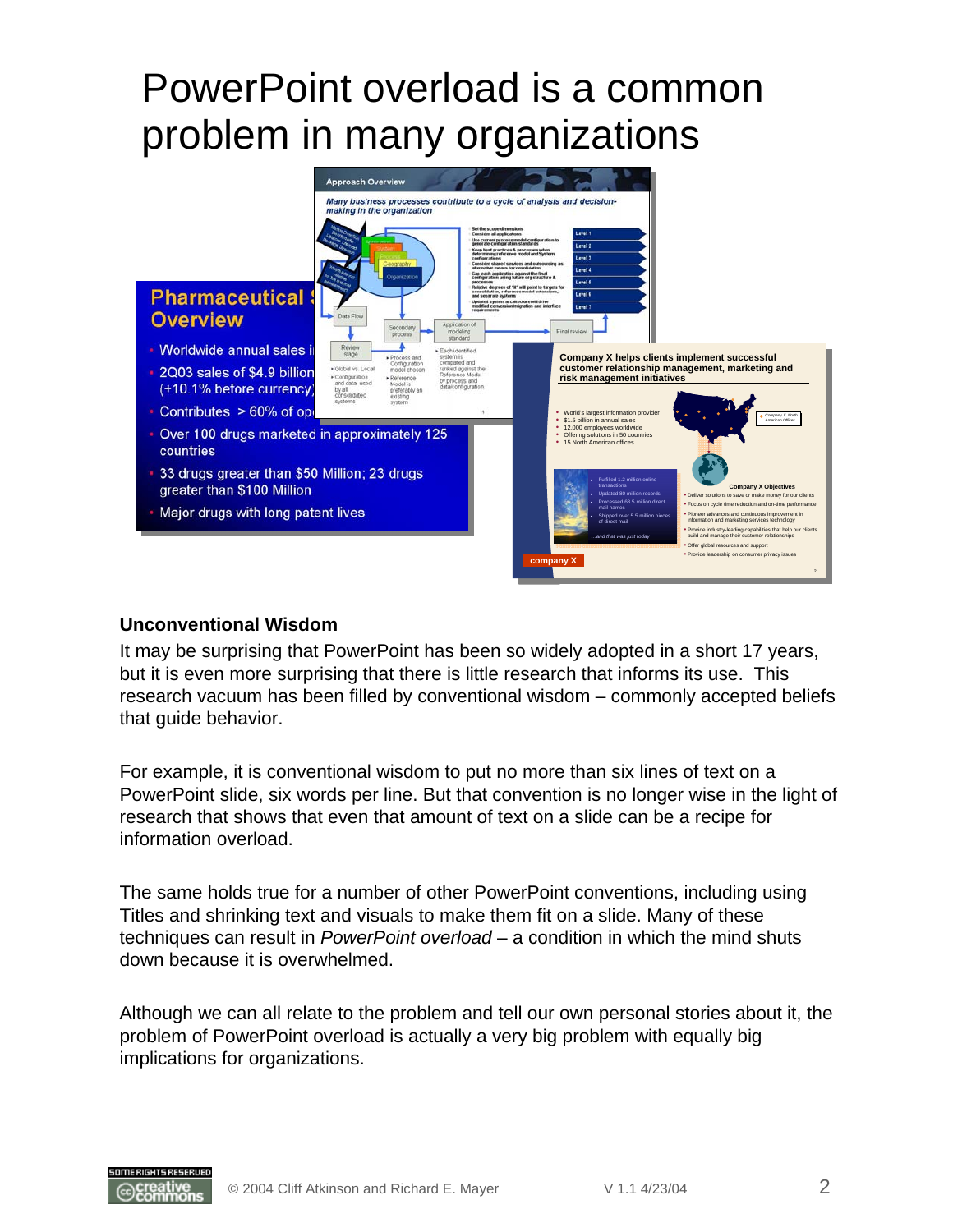### This problem stands in the way of effective strategy, sales and learning



#### **The Toxicity of Overload**

What is the price we pay for PowerPoint overload? Ineffective communication at every level presents a major strategic risk for every organization:

*The board of directors of a major investment bank misses a questionable accounting practice because they were not clear about the financials in a PowerPoint presentation.*

*The senior management of an engineering company makes a wrong decision because they misinterpreted the research findings in a PowerPoint presentation.* 

*A VP of sales at a pharmaceutical company loses a \$20 million deal because the sales prospect was overwhelmed by a PowerPoint presentation.*

Clearly, PowerPoint-based miscommunication can be toxic to an organization's bottom line. In addition to strategic risk, PowerPoint overload commonly impacts an organization at many other levels including diminished productivity, lost intellectual assets, and degraded relationships.

To many organizations, PowerPoint overload has been a vague problem they know anecdotally, but have not yet pinned down with numbers. The landscape has now changed with some important research in the field of cognitive science.

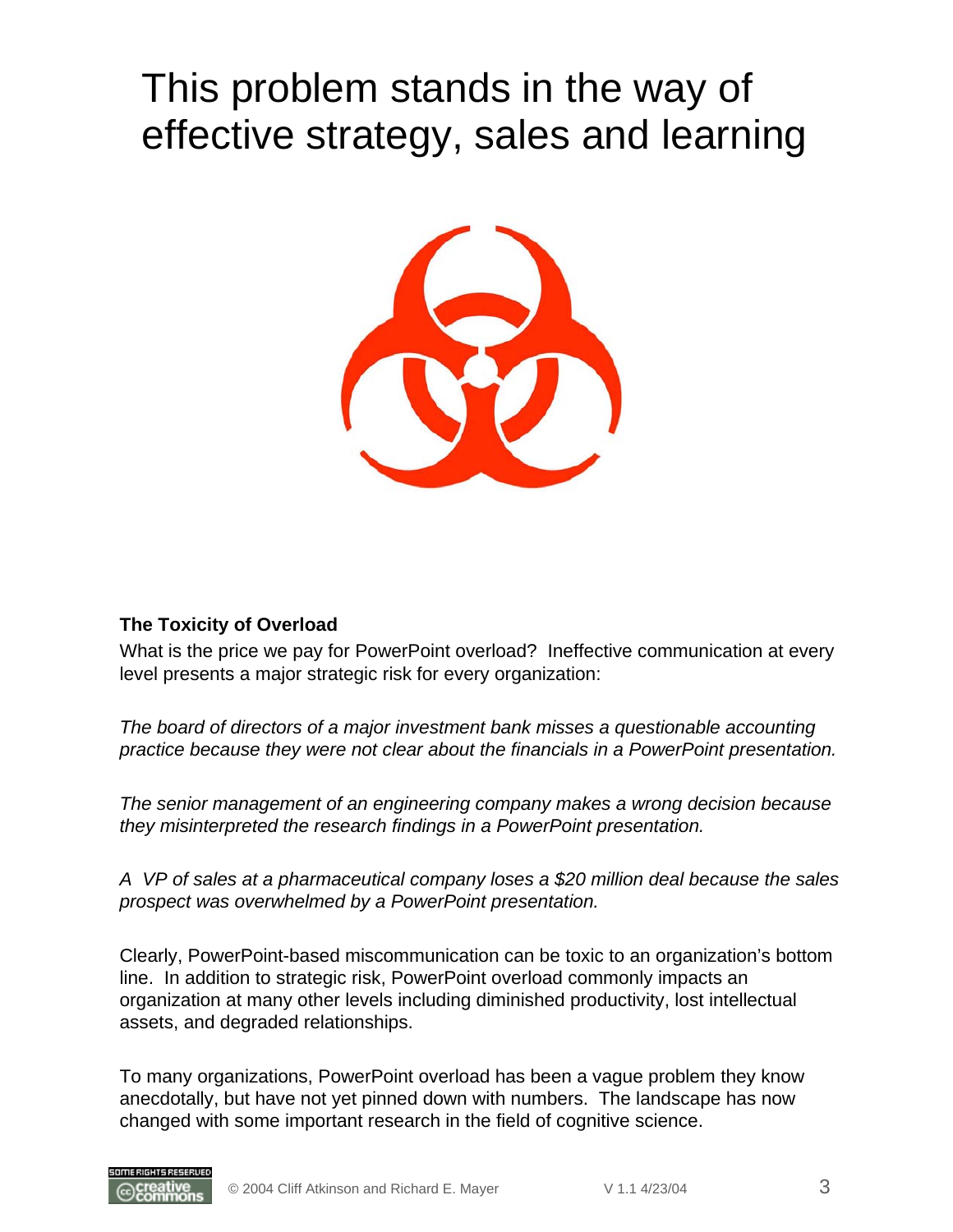### Fortunately, there is research that presents a pathway for solutions



#### **A PowerPoint Turning Point**

Through the 1990s and beyond, Rich Mayer and his colleagues at the University of California, Santa Barbara, have been conducting dozens of research studies on multimedia learning – the potential of using words and pictures together to promote human understanding. The studies have resulted in a substantial body of research with clear recommendations for multimedia design principles.

Surprisingly, during the same time period virtually no research has been conducted on PowerPoint and its most appropriate uses within organizations. Now, as the growing problem of PowerPoint overload has begun to cause problems, it turns out that the UCSB research is highly relevant to the problem.

This research marks a PowerPoint turning point because it centers not on technology, but on the way the human mind works.

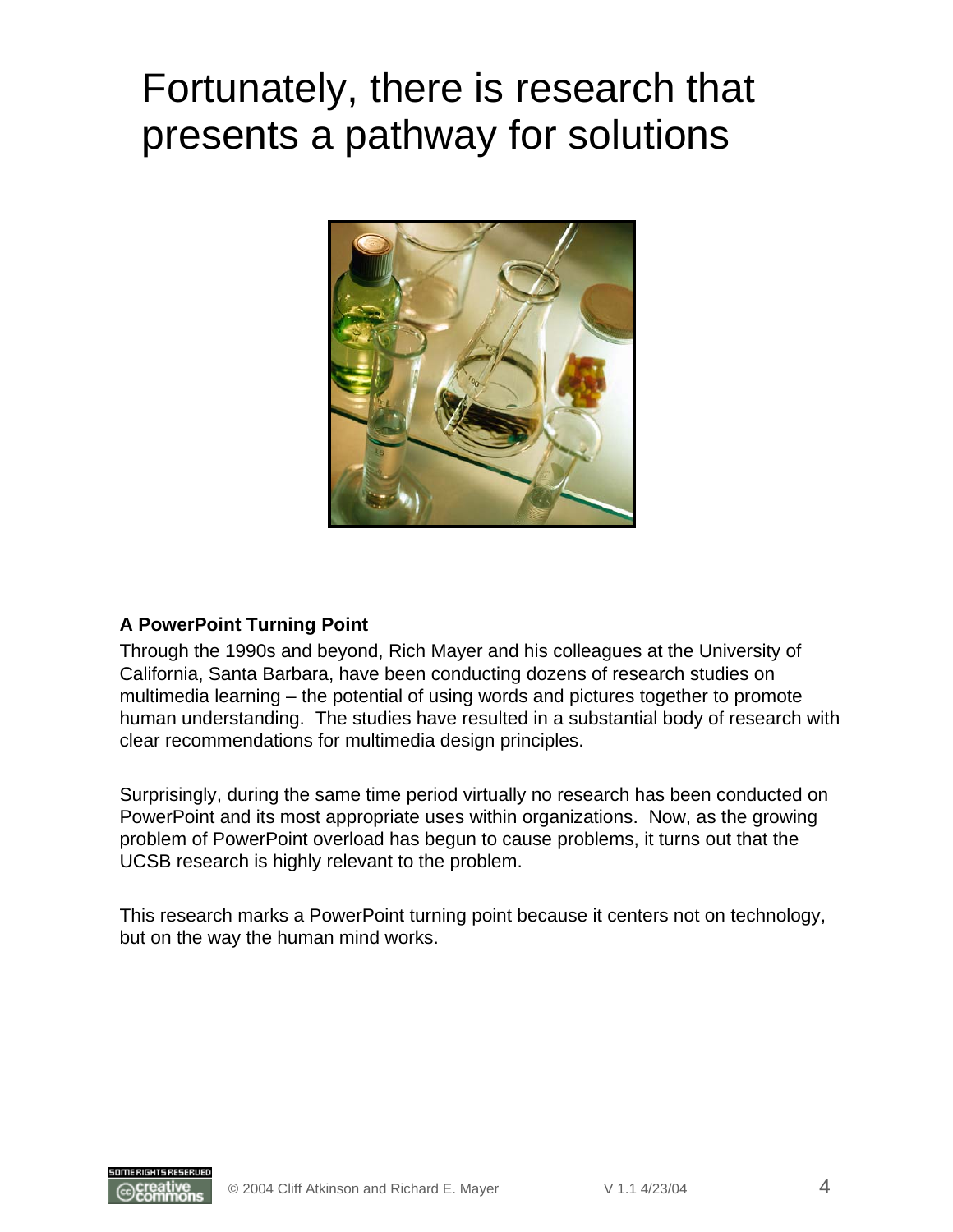### To solve the problem we have to understand how the mind works



#### **Aligning PowerPoint with the Mind**

Most PowerPoint presentations look a particular way because the PowerPoint tool has features that make particular tasks easy. PowerPoint makes it easy to use templates, so we use templates. PowerPoint makes it easy to use bulleted lists, so we use bulleted lists. PowerPoint makes it easy to paste many items on a screen, so we paste them onto the screen. By using these features, we are making specific assumptions about the way people learn.

Unfortunately, many PowerPoint features and techniques contradict current research in cognitive science. We can no longer expect our audiences to adapt to our PowerPoint features; instead we have to change our own thinking to conform to a more relevant principle:

*The design of PowerPoint presentations should be compatible with how people learn.*

There is a well-established understanding of how the mind works. An overview of human cognitive processing is explained in the book *Multimedia Learning*, by Rich Mayer, but its core elements break down into three concepts: *dual channel*, *limited capacity*, and *active processing*.

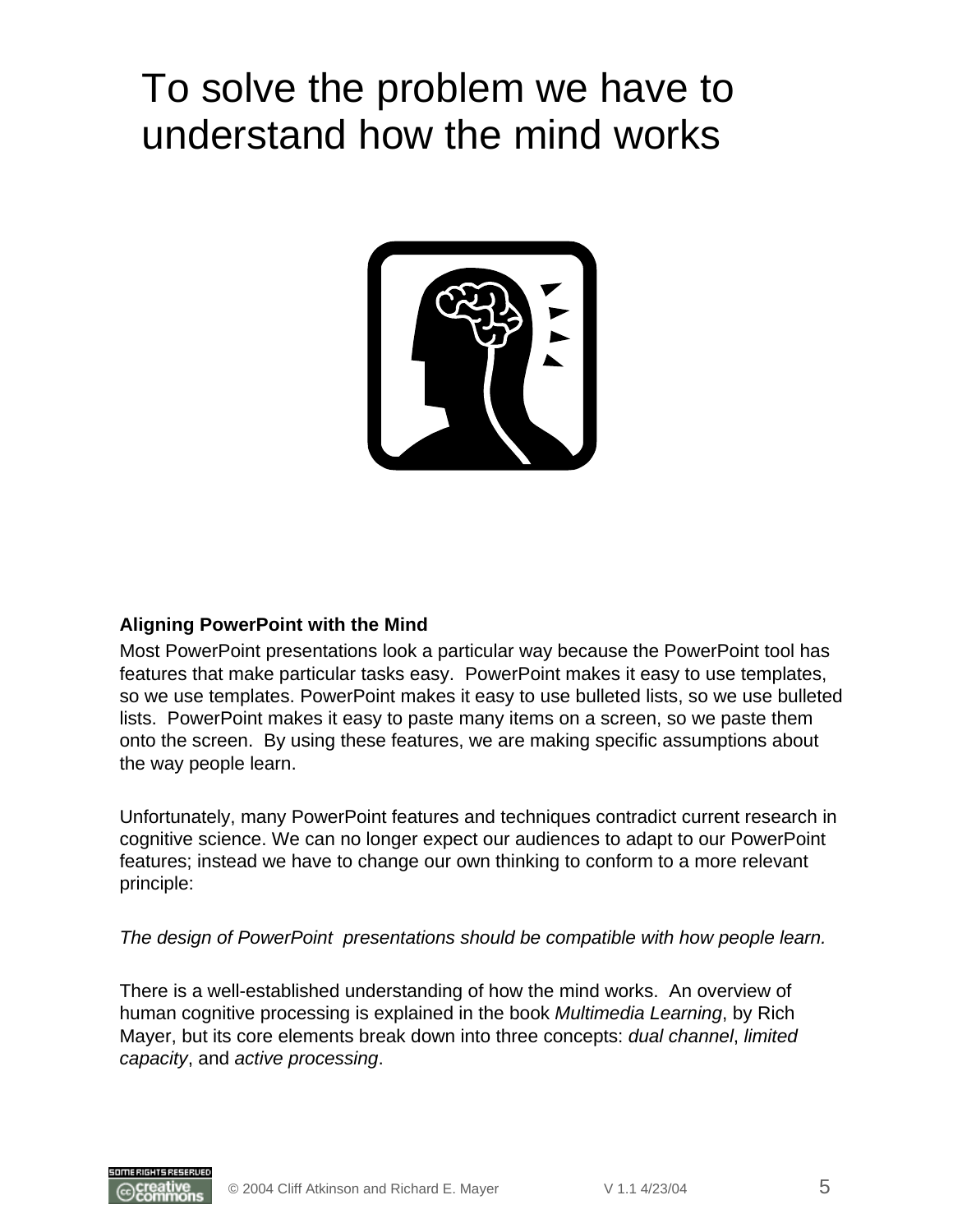### Cognitive scientists say the mind processes information in 2 channels



#### **One Mind, Two Channels**

*Dual channels* is the concept that people have separate information processing channels for visual material and verbal material.

The visual channel handles information presented to the eyes (such as illustrations, animation, video, or on-screen text). The verbal channel handles information presented to the ears (such as narration or nonverbal sounds).

The constraints on our processing capacity force us to make decisions about which pieces of incoming information to pay attention to, and the degree to which we should build connections between selected pieces of information and our existing knowledge.

In a PowerPoint context, the question is: Does the presentation take advantage of the dual-channel structure of the human information processing system, by presenting complementary material in words and pictures?

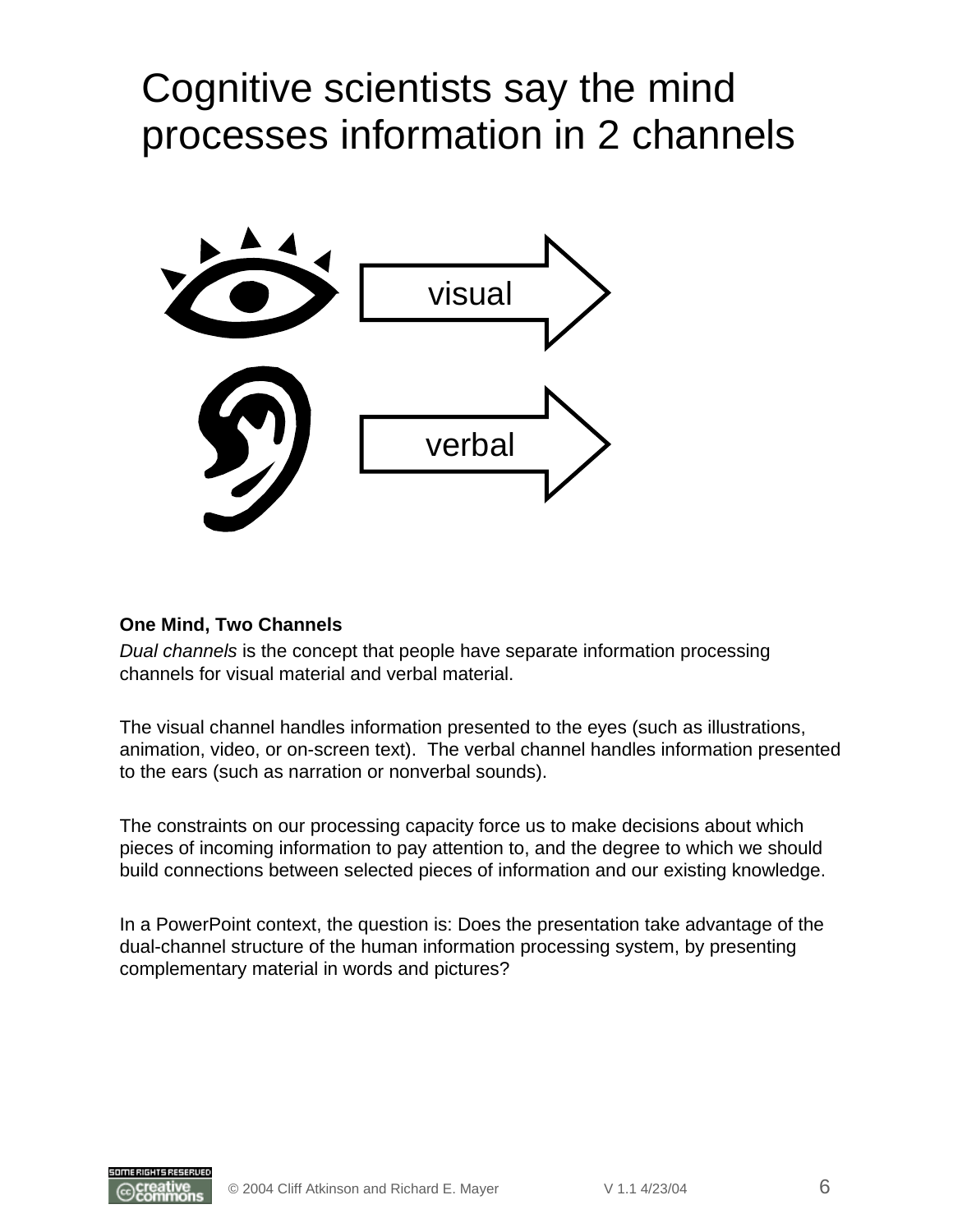### The mind pays attention to only a few pieces of information in each channel



#### **The Limitations of Perception**

*Limited capacity* is the concept that people can pay attention to only a few pieces of information in each channel at a time.

When an illustration or animation is presented, the learner is able to hold only a few images in working memory at any one time. These images reflect portions of the presented material rather than an exact copy of the presented material. When a narration is presented, the learner is able to hold only a few words in working memory at any one time.

In a PowerPoint context, the question is: Does the presentation take into consideration the limited capacity of the information processing channels, by minimizing the chances of overloading the cognitive system?

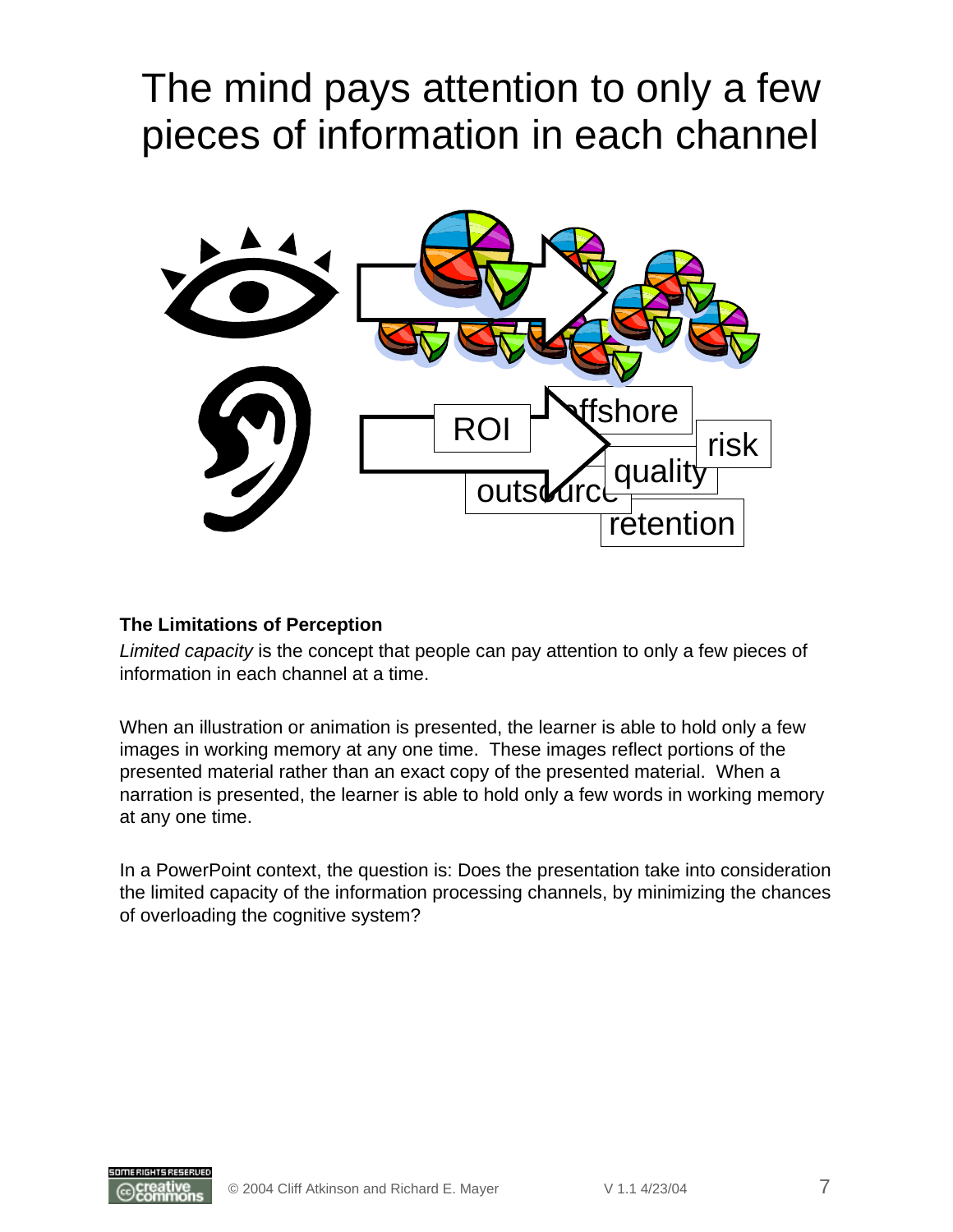### The mind needs space to select, organize & integrate what's important



#### **Learning by Acting**

*Active processing* is the concept that people understand the presented material when they pay attention to the relevant material, organize it into a coherent mental structure, and integrate it with their prior knowledge.

Humans are active processors who seek to make sense of multimedia presentations. This view of humans as active processors conflicts with a common view of humans as passive processors who seek to add as much information as possible to memory.

In a PowerPoint context, the question is: Does the presentation promote active cognitive processing by guiding the processes of selecting, organizing, and integrating information?

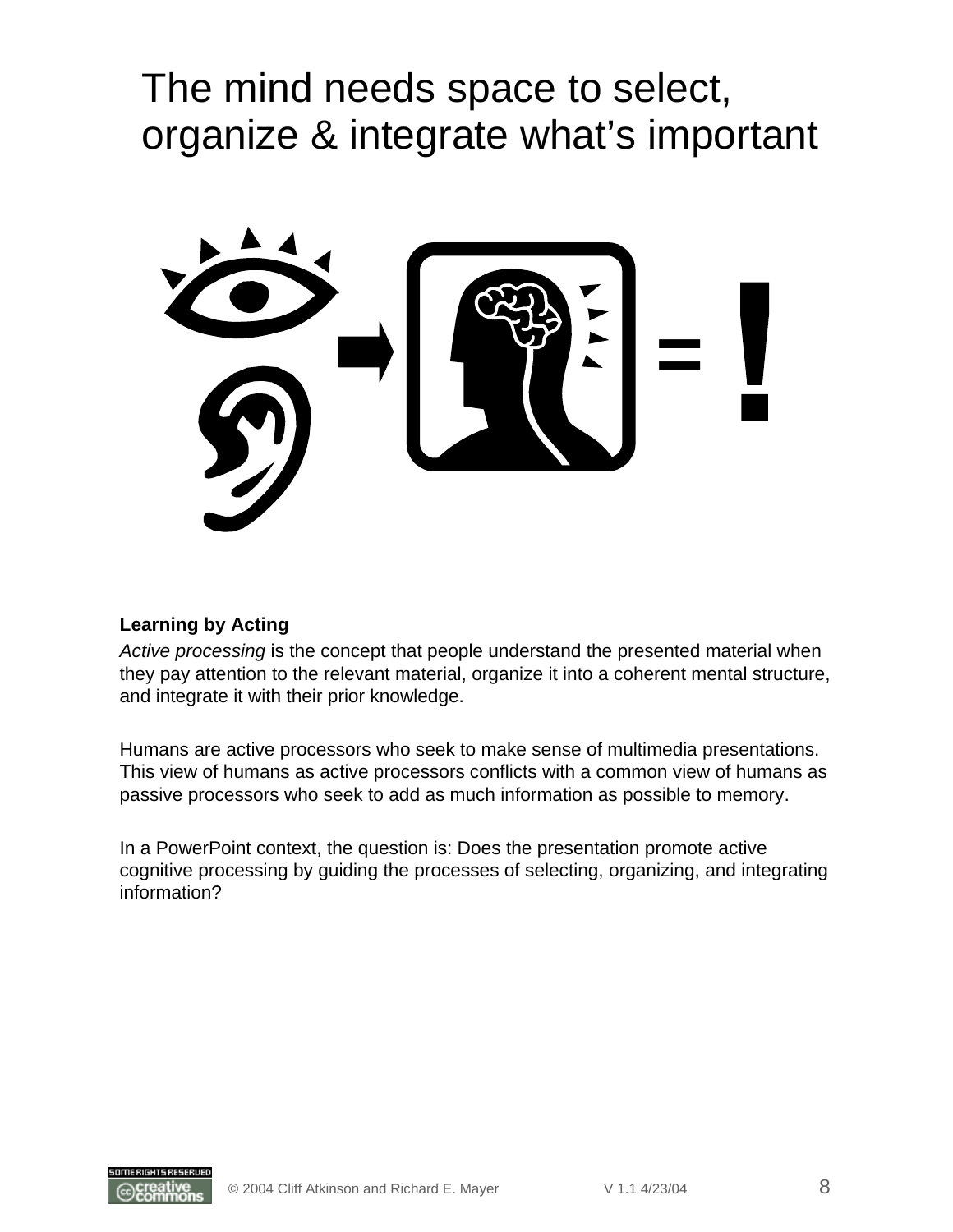### Five research-based principles can help you reduce the PowerPoint load



#### **Five Solutions**

Our understanding of the way the mind works has three implications for PowerPoint: 1) PowerPoint presentations should use both visual and verbal forms of presentation; 2) filling the slides with information will easily overload people's cognitive systems; and 3) the presentations should help learners to select, organize, and integrate presented information.

A set of research-based principles take these implications into account, and can help reduce cognitive load in PowerPoint:

- 1. The Signaling Principle
- 2. The Segmenting Principle
- 3. The Modality Principle
- 4. The Multimedia Principle
- 5. The Coherence Principle

The following pages describe ways you can apply the principles by using familiar PowerPoint features in new ways. The end result is less cognitive load on your audiences, which can result in more effective communication of your story.

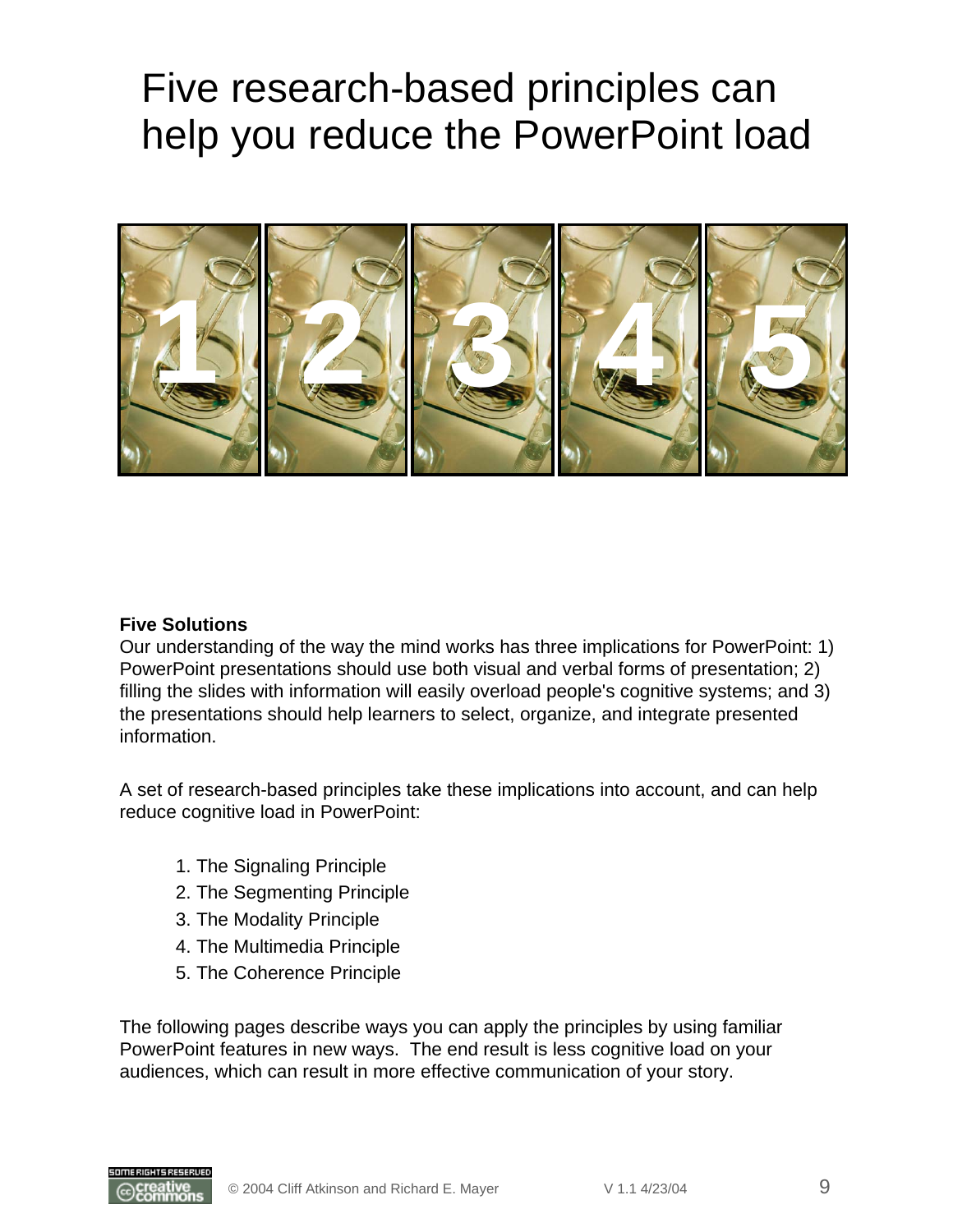## 1. Write a clear headline that explains the main idea of every slide



### **The Signaling Principle**

It's common to find PowerPoint slides with a "Title" at the top, such as *Marketing Objectives*, or *Second Quarter Projections*. Titles usually serve as signposts to tell you where you are, but they don't offer explanations of the idea on your slide. There is a better way to help your audience understand more clearly:

*Research finding: people learn better when the material is organized with clear outlines and headings (the Signaling Principle).*

Instead of writing a Title, write a *Headline* that explains the main idea of every slide. Just as in newspapers, write your PowerPoint headlines in active voice, with a subject and verb. Summarize the single overriding idea of the slide in clear and conversational language. This process of writing a headline will help you distill and clarify your own thinking about your topic.

In the PowerPoint document you're reading, the headlines are constrained to 40 point type over 2 lines, so they can be read from the back of the room and can also be read from Slide Sorter view. When you accept consistent constraints such as these, you challenge yourself to keep your words tight and the experience understandable.

One technique to practice headlines is to look at your slide, then turn to someone else and tell them the main idea of the slide. That's your headline.

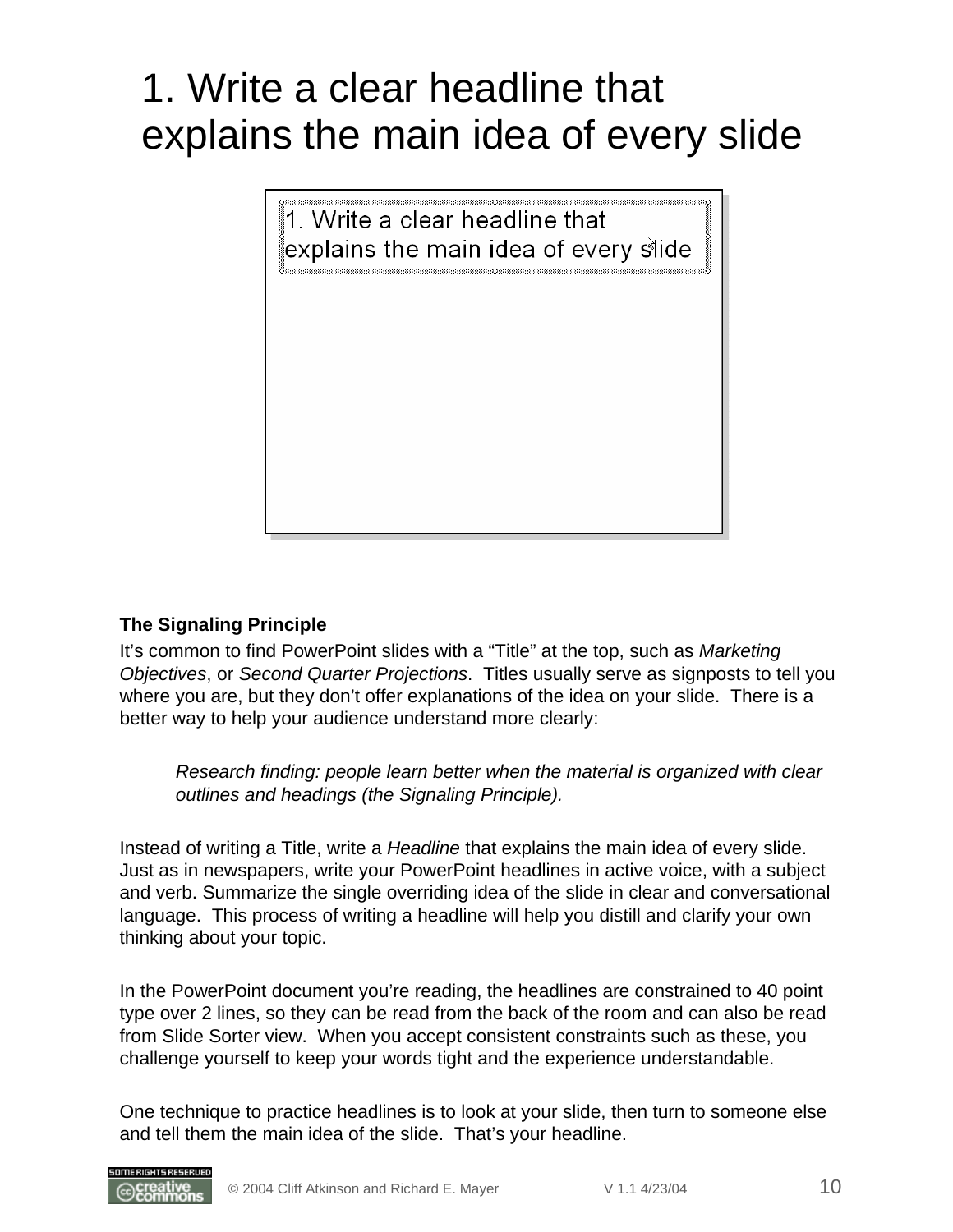## 2. Break up your story into digestible bites in the Slide Sorter view



#### **The Segmentation Principle**

It's easy to get caught up in the design of any single PowerPoint slide, since the "Normal" view of the program is the place where you design individual slides. But when you focus on a single slide, it's easy to pile on the information which only serves to shut down understanding. Another view can give new insight:

*Research finding: People learn better when information is presented in bite-size segments (the Segmentation Principle).*

Break up information through your PowerPoint by referring back frequently to the Slide Sorter view. From this perspective, you can read the headlines you've written and see how your story flows. Your story should have an even pace from one slide to the next, without long pauses on any single slide.

Where your pauses are long, or you have much to say, those are signs that you need to break up that slide into more slides. One technique is to duplicate the offending slide, then cut the amount of information on each slide in half.

If you have too many slides for the time you have to speak, return to Slide Sorter view and think about ways you can distill your story down to its essence.

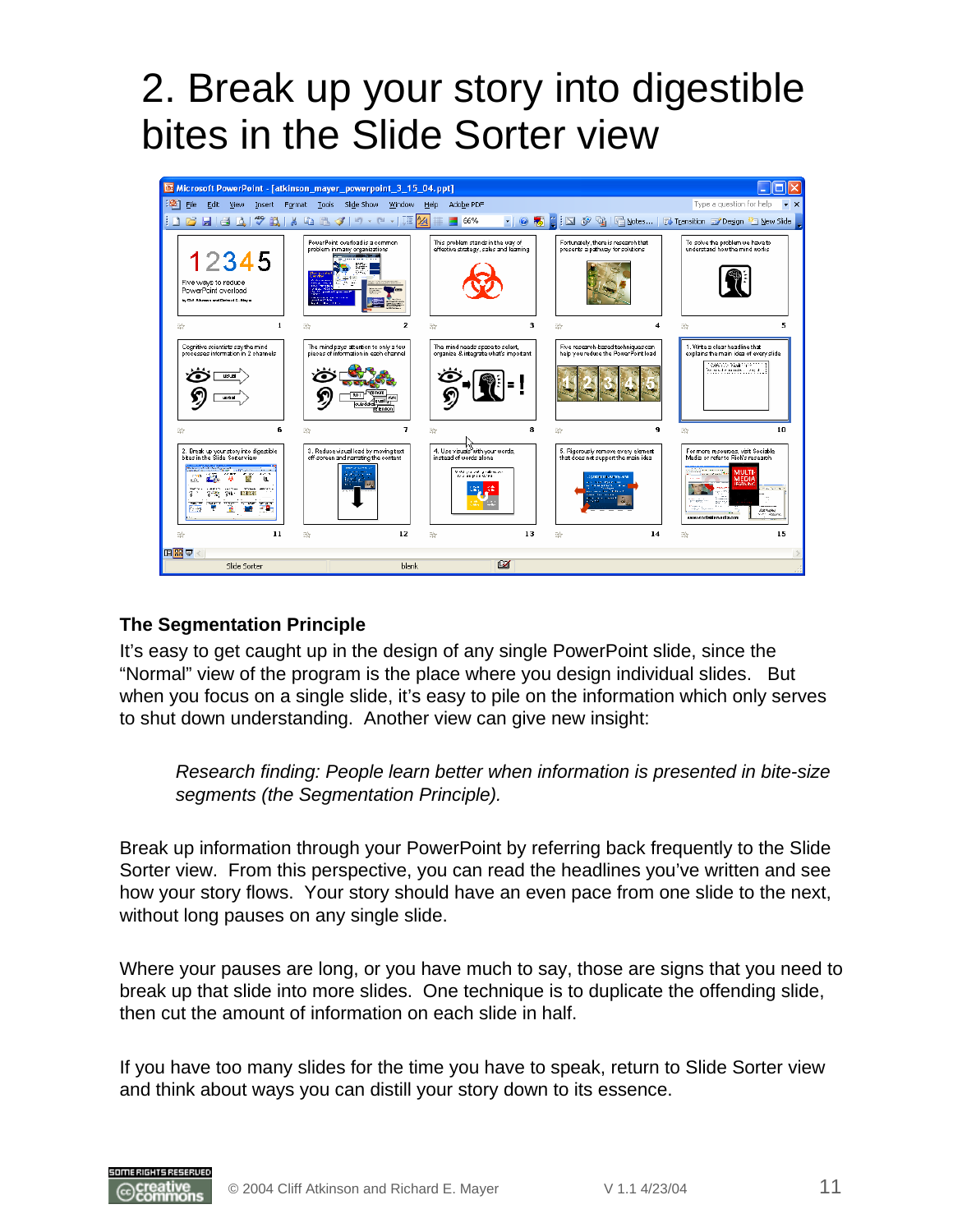## 3. Reduce visual load by moving text off-screen and narrating the content



#### **The Modality Principle**

If we approach a PowerPoint slide as a Word document, we will naturally fill it up with large amounts of text. But when we display or project PowerPoint onscreen, multimedia principles are a better fit than print principles. A screen full of text overloads the mind's visual channel:

*Research finding: People understand a multimedia explanation better when the words are presented as narration rather than on-screen text (the Modality Principle).*

Reduce visual overload by moving text off-screen, and shift processing to the auditory channel by narrating the content instead. The elegant way to accomplish this in PowerPoint is to use the Notes Page view. Although it's not designed for this purpose, think of the Notes Page view as a partnership between a visual area above, and a verbal area below. But instead of just including "Notes" below, write out your story there in narrative form. This document is an example of this technique.

Writing out your story helps you think through your ideas, increases your confidence in your topic, reduces your need for notes when you narrate, and provides comprehensive and useful handouts when the PowerPoint is printed in Notes Page format.

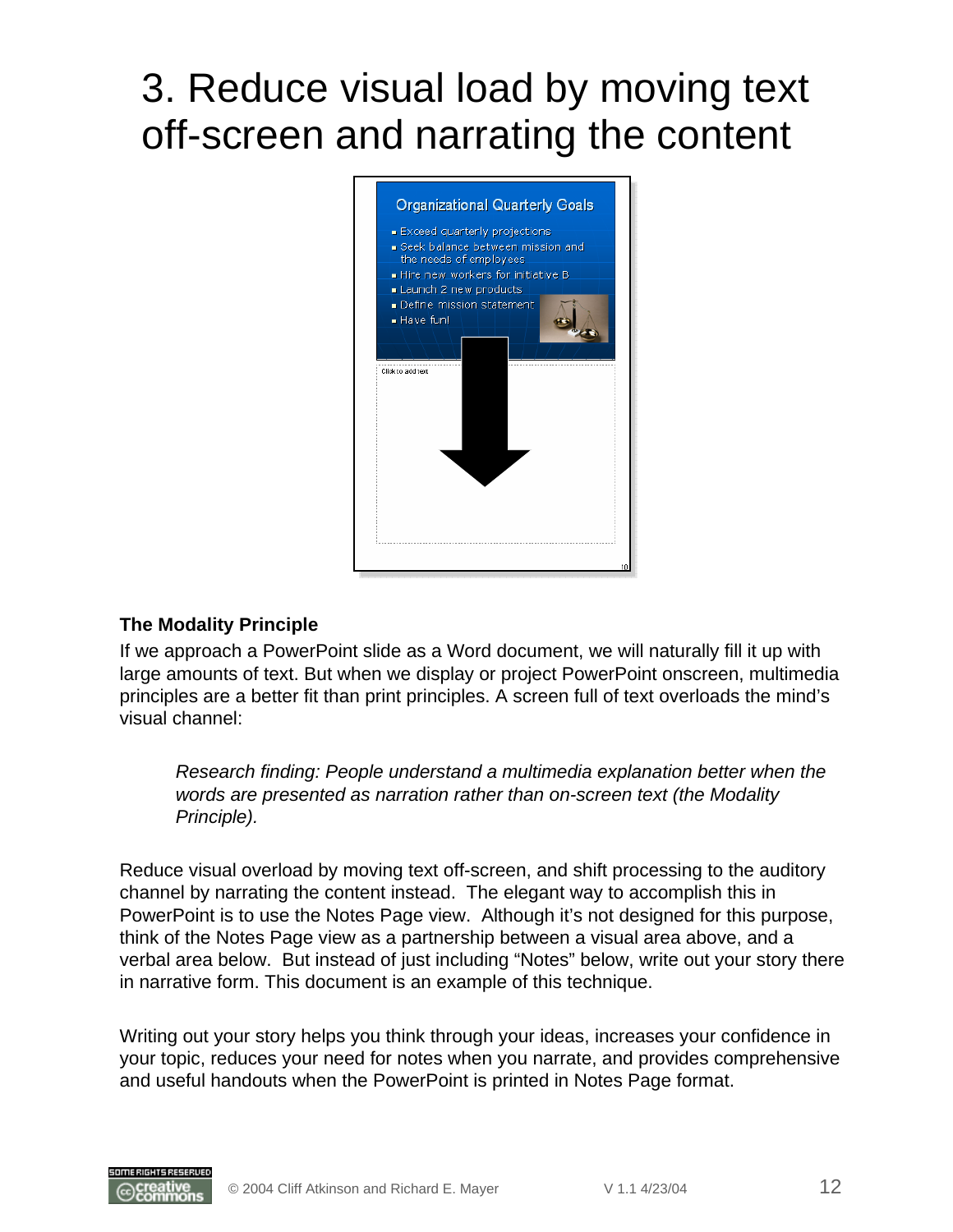### 4. Use visuals with your words, instead of words alone



#### **The Multimedia Principle**

It's common to see a series of PowerPoint slides filled with bullet points and no visuals besides a logo and a colored background. There are a number of reasons we put bullets alone on a slide: They are easier to produce than graphics. They remind us of what we want to say when we speak. They provide a record that we covered the things we want to say. But for whatever reasons we use bullets, text alone on a screen is simply not effective:

*Research finding: people learn better from words and pictures than from words alone (the Multimedia Principle).*

It's not easy to turn your words into pictures, but the first three techniques in this paper can help set the stage: 1) writing headlines helps you clarify what you want to illustrate, 2) breaking up your story into digestible bites reduces the amount of information to visualize , and 3) moving text off screen opens up more space in the area above for images.

Select photographs and clip art from your organization's art department, or use commercial sources such as Corbis.com or Hemera.com. Build diagrams or charts yourself from within PowerPoint. Remember that your primary job is to communicate something, and if it works for *your audience*, it works for you.

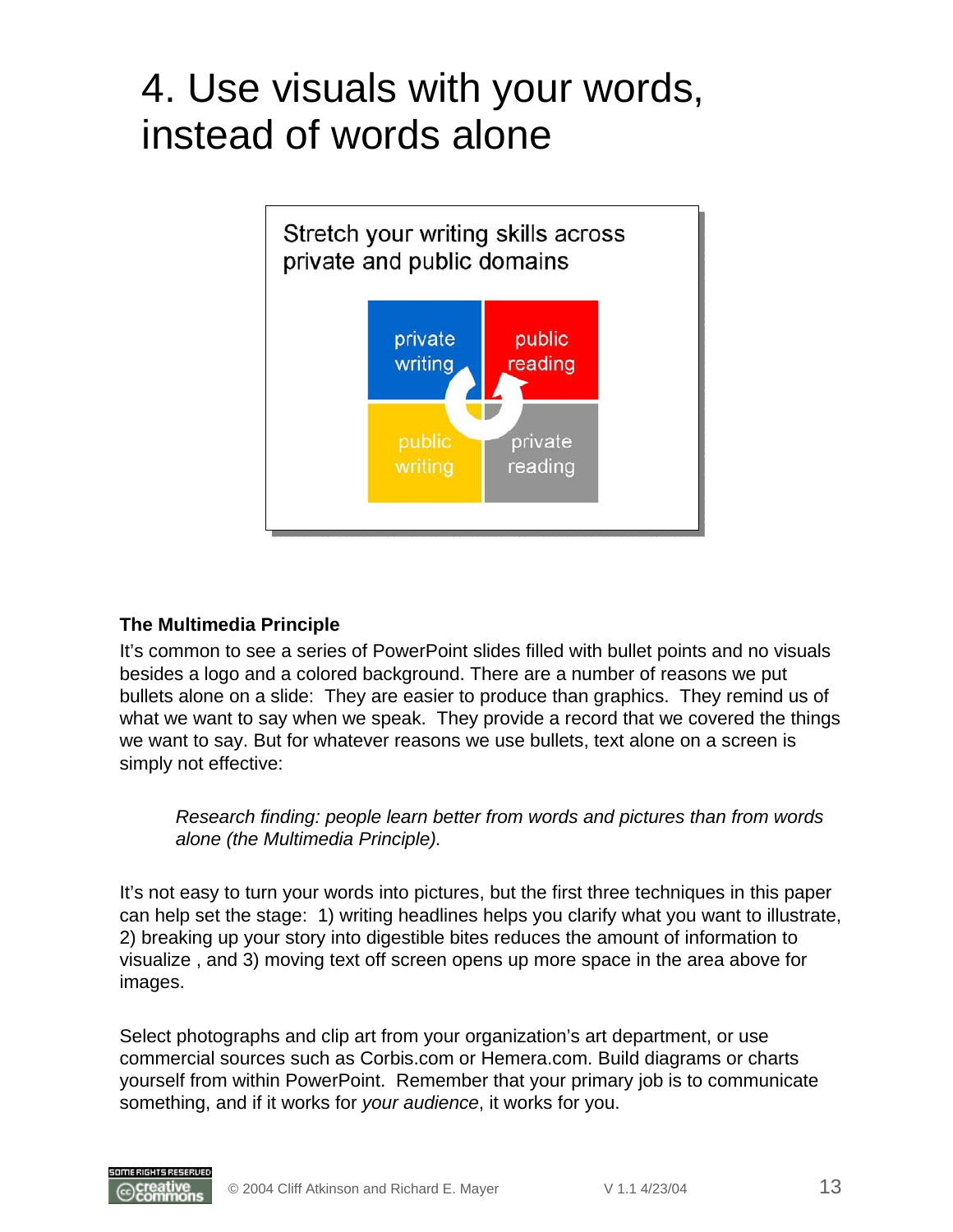### 5. Rigorously remove every element that does not support the main idea



### **The Coherence Principle**

SOME RIGHTS RESERVED

When you think you're impressing people by putting everything you know on your PowerPoint slide, you're actually doing the opposite by shutting down their cognitive processing. And when people are sitting there bored, they're likely not thinking positive thoughts. When it comes to PowerPoint, less is more:

*Research finding: people learn better when extraneous material is excluded rather than included (the Coherence Principle).*

Cut everything out of your PowerPoint slides that does not support your main idea. One of the hardest things to do is to keep things simple. We have so much to say, we want everyone to know it too. But as the science of the mind explains, if you put too much on a slide, people quickly become overwhelmed.

One technique is to load up your first draft without regard for information load, then make a copy and start rigorously cutting:

- 1. Cut all text on screen you are not going to narrate.
- 2. Remove corporate logos unless you think people will forget who you are.
- 3. Delete complex, patterned backgrounds in your PowerPoint template that have nothing to do with the content of your slide.

A general rule of thumb is if you're not sure, cut it. You can always add it back later.